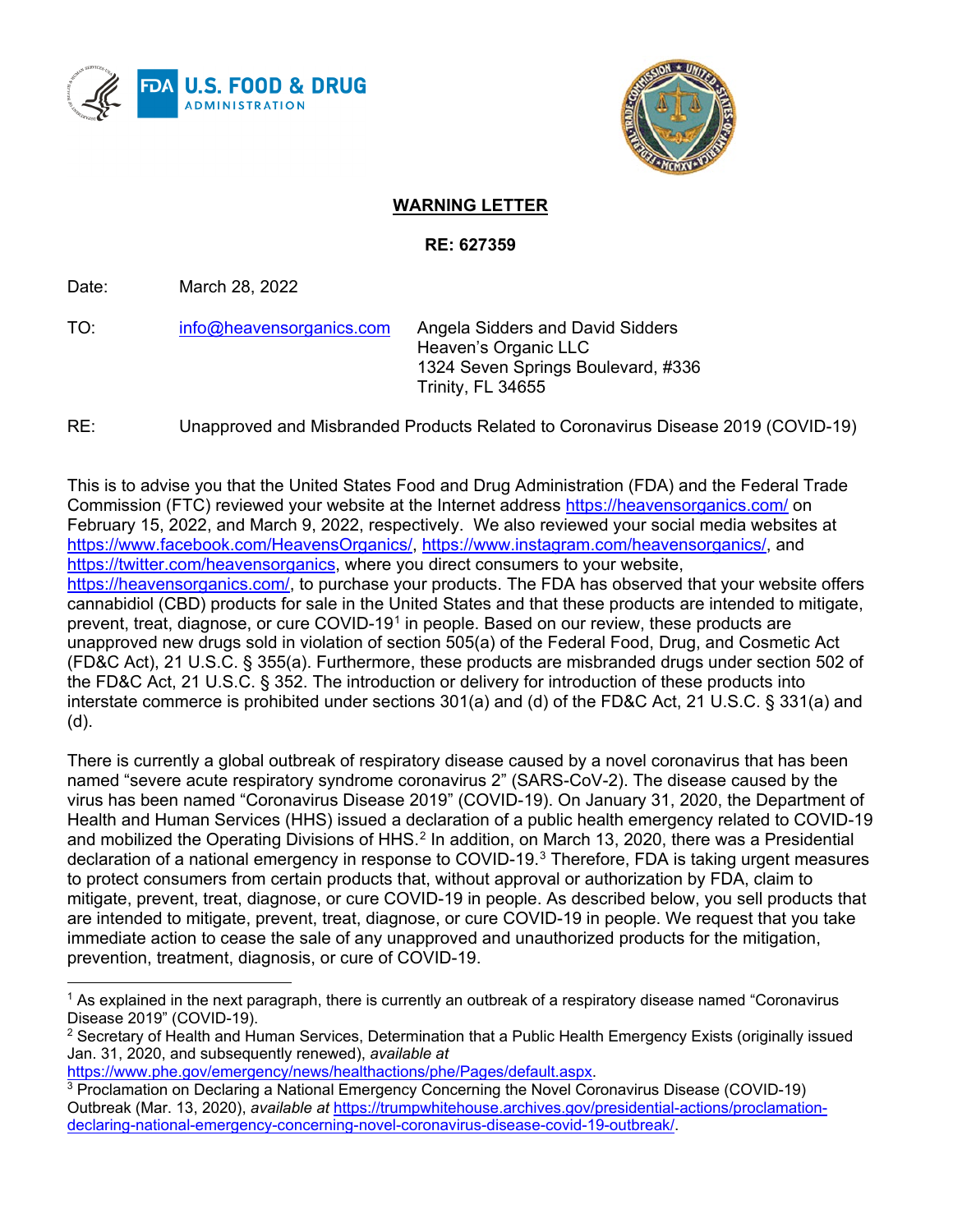Some examples of the claims on your websites that establish the intended use of your products and misleadingly represent them as safe and/or effective for the treatment or prevention of COVID-19 include:

- "Brand new research is showing that CBD could fight COVID-19. Check it out on Forbes" along with the image of text stating "New Study: Cannabis Compound CBD May Potentially Prevent, Fight COVID-19 Infection . . . anecdotal evidence suggests that *people* . . . who were prescribed regular high-potency doses of pharmaceutical-grade CBD were less likely to contract COVID . . . 'Our research suggest that CBD . . . can block SARS-Cov-2 infection at early and even later stages of infection. . .'" [From January 25, 2022 posts on your social media websites <https://www.facebook.com/HeavensOrganics/> and [https://www.instagram.com/heavensorganics/\]](https://www.instagram.com/heavensorganics/)
- "And in a first that shows CBD's potential in fighting COVID-19 in people, Americans prescribed high-potency CBD oil showed lower rates of infection" [From a January 25, 2022 post on your social media website [https://twitter.com/heavensorganics\]](https://twitter.com/heavensorganics)
- "[H]eavensorganics #covid #covid19 #cbdhelps #cbdoil #naturesremedies #naturalremedy #natureheals" [From a January 25, 2022 post on your social media website [https://www.instagram.com/heavensorganics/\]](https://www.instagram.com/heavensorganics/)

You should take immediate action to address the violations cited in this letter. This letter is not meant to be an all-inclusive list of violations that exist in connection with your products or operations. It is your responsibility to ensure that the products you sell are in compliance with the FD&C Act and FDA's implementing regulations. We advise you to review your websites, product labels, and other labeling and promotional materials to ensure that you are not misleadingly representing your products as safe and effective for a COVID-19-related use for which they have not been approved by FDA and that you do not make claims that misbrand the products in violation of the FD&C Act. **Within 48 hours, please send an email to COVID-19-Task-Force-CDER@fda.hhs.gov** describing the specific steps you have taken to address these violations. Include an explanation of each step being taken to prevent the recurrence of any violations, as well as copies of related documentation. Failure to adequately correct any violations may result in legal action, including, without limitation, seizure and injunction.

FDA is advising consumers not to purchase or use certain products that have not been approved, cleared, or authorized by FDA and that are being misleadingly represented as safe and/or effective for the treatment or prevention of COVID-19. Your firm will be added to a published list on FDA's website of firms and websites that have received warning letters from FDA concerning the sale or distribution of COVID-19 related products in violation of the FD&C Act. This list can be found at [http://www.fda.gov/consumers/health-fraud-scams/fraudulent-coronavirus-disease-covid-19-products.](http://www.fda.gov/consumers/health-fraud-scams/fraudulent-coronavirus-disease-covid-19-products) Once you have taken actions to address the sale of your unapproved and unauthorized products for the mitigation, prevention, treatment, diagnosis, or cure of COVID-19, and any appropriate corrective actions have been confirmed by the FDA, the published list will be updated to indicate that your firm has taken such corrective actions.

This letter notifies you of our concerns and provides you with an opportunity to address them. If you cannot take action to address this matter completely within 48 hours, state the reason for the delay and the time within which you will do so. If you believe that your products are not in violation of the FD&C Act, include your reasoning and any supporting information for our consideration.

If you are not located in the United States, please note that products that appear to be misbranded or unapproved new drugs may be detained or refused admission if they are offered for importation into the United States. We may advise the appropriate regulatory officials in the country from which you operate that FDA considers your product(s) referenced above to be unapproved and misbranded products that